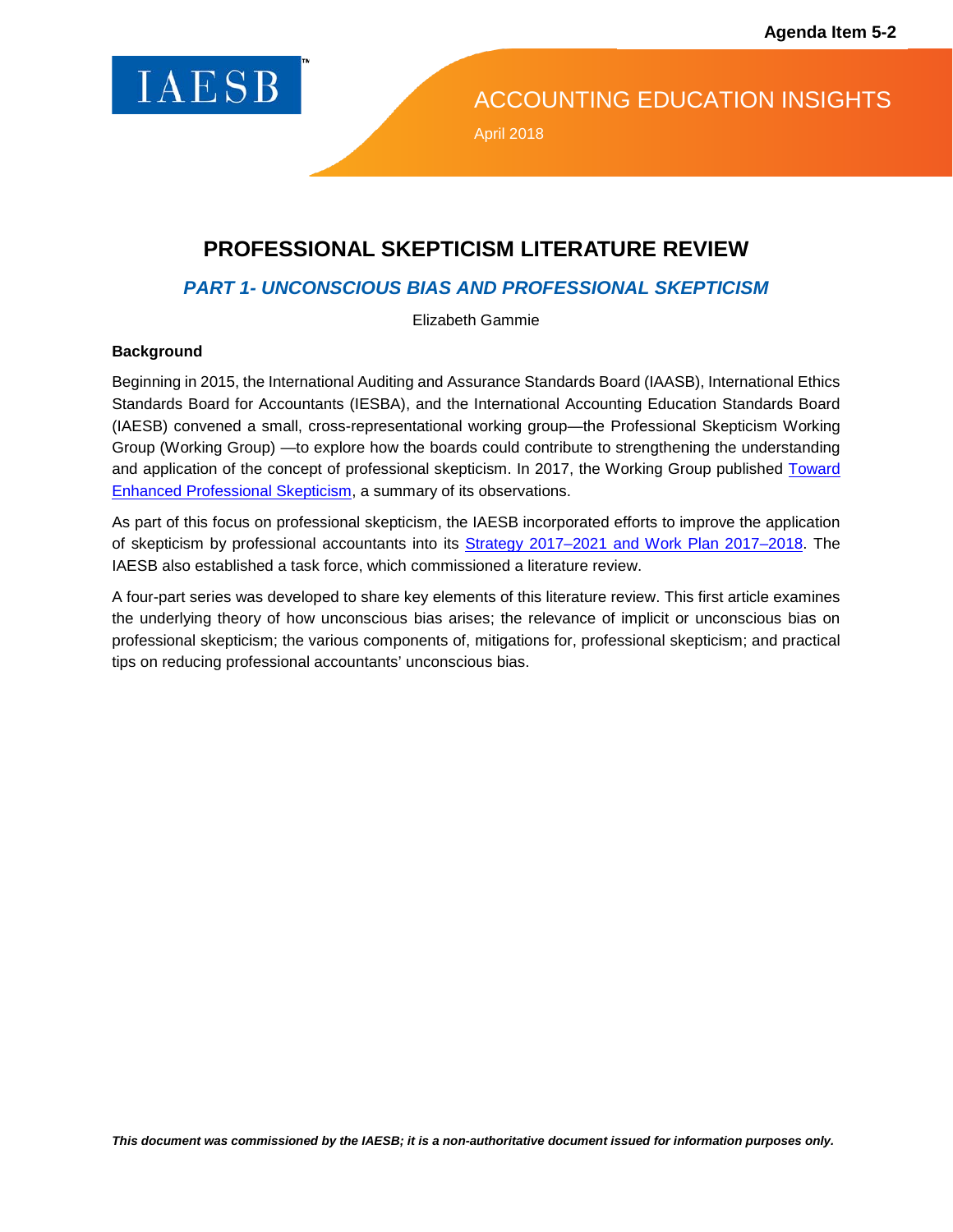### **Cognitive Processing**

Human behavior is influenced by background factors, stimulus factors and personality factors (Helson, 1964). Kahneman (2013), who revolutionized large parts of cognitive and social psychology, identified that humans have at least two cognitive systems that we need to be aware of. One such deliberate system involves conscious, controlled, and careful processing of stimuli. This type of processing produces explicit beliefs and attitudes (Evans, 2008). Another is an automatic system where an individual responds to stimuli by rapidly, effortlessly, and automatically applying implicit knowledge, beliefs, attitudes, and skills. These have been stored, through repeated exposures, in our long-term memory (ibid).

Thus much of our thinking relies on pre-existing mental modes and shortcuts (d'Almeida and Grossi, 2016). Within this second processing system is implicit or unconscious bias, whereby our brains make incredibly quick judgments and assessments of people and situations, which are influenced by our background, cultural environment, personal experiences, and education without us realizing these judgments are being made (Equality Challenge Unit, 2017). This type of processing is necessary, as without these unconscious decisions we would be overwhelmed by the requirement to consciously evaluate every single decision that we make (Mindtools, 2017).

These two processing systems can have significantly different responses to external stimuli (Evans, 2008). Thus, as accountants, it is important that we are aware of these different processing mechanisms and the role of our subconscious in decision making. Particularly as, more often than not, these mental modes are incomplete and shortcuts can lead individuals to make the wrong decisions (d'Almeida and Grossi, 2016).

#### **The Relevance of Unconscious Bias to Skepticism**

Much of the existing literature on unconscious bias is focused on discriminatory influences within recruitment, promotion, and performance management decision making (ACAS, 2017; Equality Challenge Unit, 2017). However, unconscious bias is a latent variable that underpins a skeptical attitude. This, in turn, influences the exercise of skeptical behavior (Ramamoorti and Gramling, 2017).

With this direct link between our unconscious thinking and our actions and behavior, when making choices at work, it is important to understand how these decisions may be influenced by our inherent biases (Mindtools, 2017). For example, how does unconscious bias affect who you invite to meetings, who you speak with more easily, whose opinions influence your decisions, or which one of your client contacts you trust more? This is a challenge as people tend to believe that they do reflect on their thoughts and, therefore, believe they have evidence underpinning their opinions and decisions. In reality, this is not usually the case as these biased behaviors have occurred at a more unconscious level (Elashi and Mills, 2015). This introspection illusion or bias blind spot (ibid) needs to be addressed.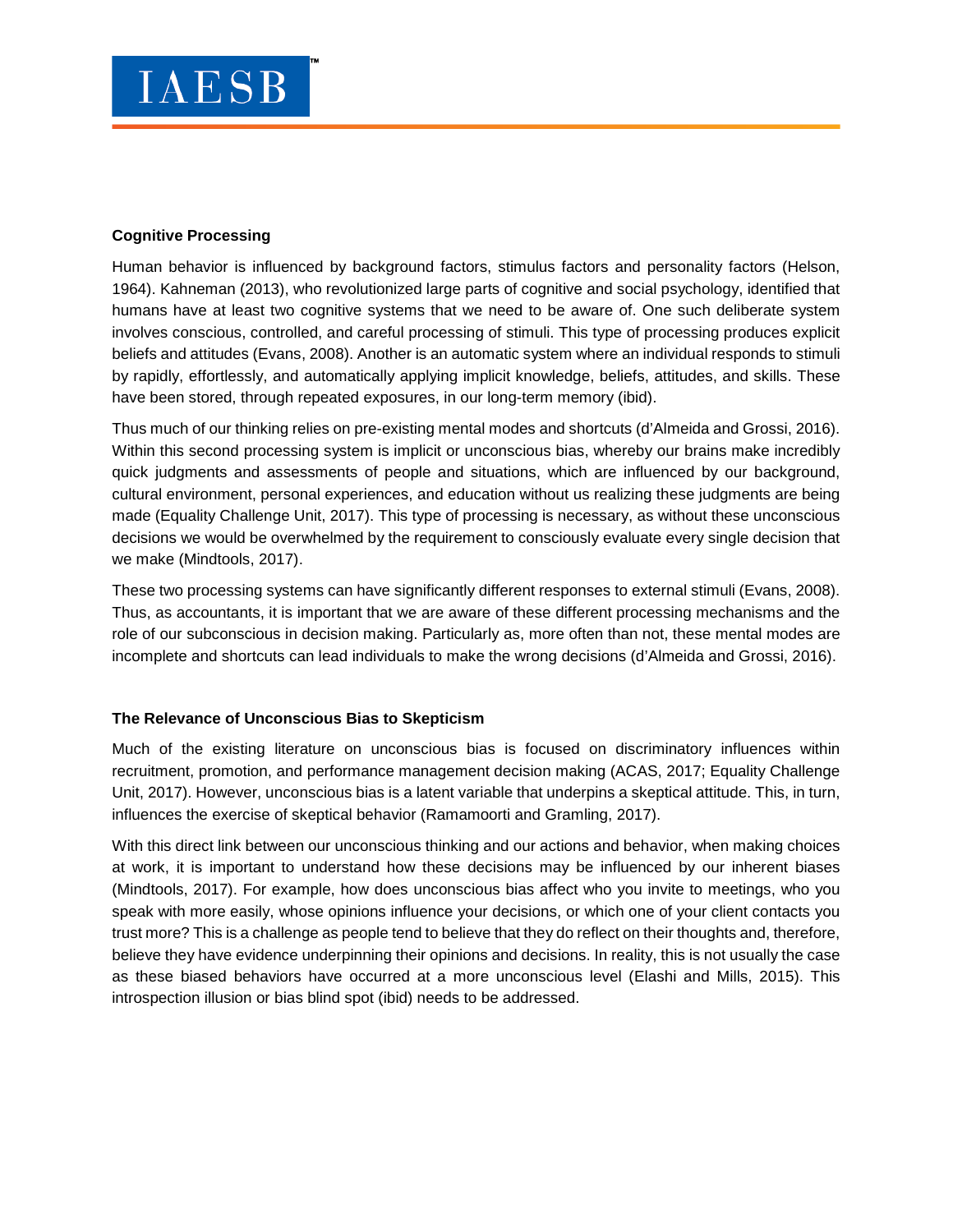#### **Components of Unconscious Bias**

Unconscious bias comes in many forms. People gather information about strangers to guide their choice to trust them or not (Firth and Firth 2006). Affinity bias occurs when an individual feels an affinity or chemistry with another person (ACAS, 2017). There is an instant rapport that is often due to similar life experiences (ACAS, 2017) and, whilst the reason for this is not known, the mind generates justifications (Dixon, 2017).

Another form of unconscious bias is known as the halo effect. This is where a positive trait is transferred onto a person without anything being known about that individual. For example, those who dress conservatively are often seen as more capable in an office environment (ACAS, 2017) or the assumption that any individual at certain level must be good at their job (Dixon, 2017).

Unconscious bias is not restricted to just individual behavior. It is also apparent in organizational culture defined as an enduring collection of basic assumptions and ways of interpreting things that a given organization has invented, discovered, or developed in learning to cope with its internal and external influences (Ross, 2008).

Mitigations for bias need to address both individual actions and organizational culture.

## **Mitigating Unconscious Bias**

Given the enormous impact of unconscious patterns on both individual and organizational behavior, what can consciously be done to mitigate this concealed subconscious behavior?

Unfortunately, it is unlikely that we can eliminate our biases as these are a natural part of how we function (Kahneman, 2013, Evans, 2008). However, there are things that we can do to mitigate their negative impact on our individual and organizational decision making.

First, in order to reduce unconscious bias, it is necessary to encourage individuals to reflect on, admit to, and watch for their bias. Unfortunately our traditional paradigm has generally assumed that "good" people are not biased (Ross, 2008). Therefore, it is necessary to remove the social rule that creates a barrier to admitting to behavior with a negative association, so that the recognition of bias can be regarded in a positive light (Elashi and Mills, 2015).

Second, we have to develop tactics that help us make decisions more consciously. Ross (2015) indicates that there are three types of approaches that can help, namely: priming, reorganized structures and systems, and establishing new forms of accountability.

Priming is exposure to something that influences subsequent behavior without the individual necessarily being aware of the guiding influence. By consciously priming people to pay attention to potential areas of bias, individuals can be encouraged to be more conscious of their decision-making processes (Molden, 2014). Indeed, unconscious bias training has recorded significant results with typically 35% of participants making behavioral changes (Dixon, 2017).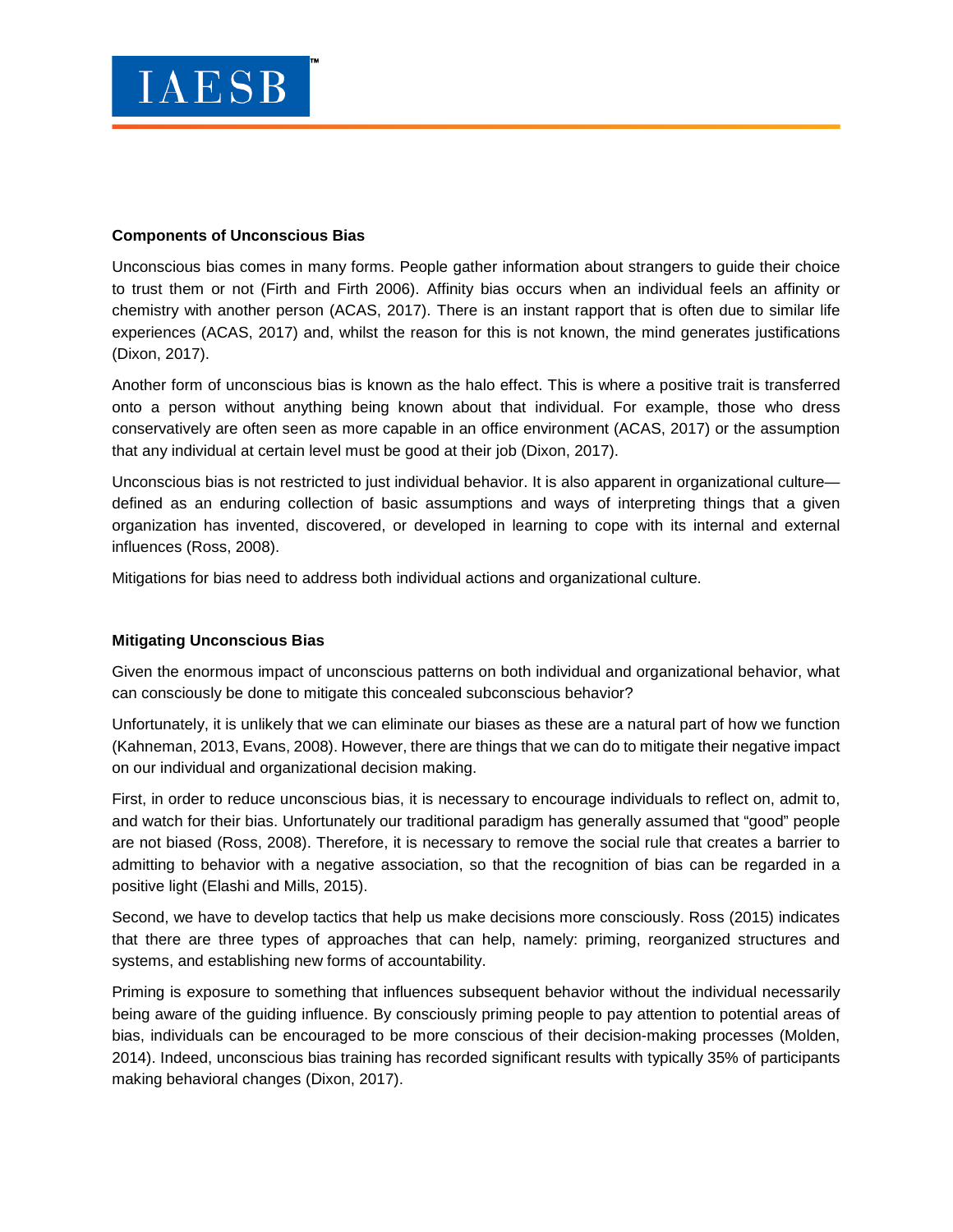Reviewing organizational structures and systems can also help reduce the impact of bias (Ross, 2015). For example, organizational leaders can influence behavior by making explicit, and acting as role models for, expected behavior (Engage Employee, 2017). Encouraging widespread group discussions on bias is another mechanism to constrain the behavior (Kahneman, 2013).

Adequate resources also need to be devoted to deal directly with, and uncover, bad practices (Engage Employee, 2017). Structured processes can also reduce patterns of unconscious bias that take over when people "trust their gut" in informal processes (Ross, 2015). Decisions should, therefore, be justified with evidence and the reasons recorded (ACAS, 2017).

Finally, establishing new forms of accountability to detect bias should be utilized (Ross, 2015). While it may be easier to evaluate bias's impact on recruitment and promotion metrics, decision aids might be deployed that, for example, alert the decision maker to potential bias in sampling.

One possible way to test an individual's unconscious bias is through the freely available Implicit Association Test (IAT), created and maintained by Project Implicit, a consortium of researchers from Harvard University, the University of Virginia, and the University of Washington (Project Implicit, 2017). This could provide professional accountants with feedback on their inherent bias, albeit from a staff recruitment and promotion point of view. However, flagging the inherent bias in their cognitive domain, should encourage reflection and action in other situations.

#### **Challenge for Professional Accountants**

Implicit attitudes are more likely to influence cognitions and behaviors when cognitive processing capacity is low due to fatigue, illness, anxiety, or cognitive overload (Van Ryn and Saha, 2011). Individuals need to pay particular attention to their choices when they are feeling tired, rushed, or stressed, as these situations tend to activate our biases (ACAS, 2017; Mindtools, 2017). Reducing unconscious bias is, however, a challenge for professional accountants and, in particular, professional accounting service firms, which are widely criticized for excessive working weeks (Dambrin and Lambert, 2008; Gallhofer and Paisey, 2011; Gammie and Whiting, 2013). As a result, professional accountants should be aware of the practical tips provided in this article to reduce bias.

#### *Author*

Elizabeth Gammie is a Professor of Accounting and Head of Aberdeen Business School at the Robert Gordon University in Aberdeen, Scotland. She qualified as a chartered accountant with the Institute of Chartered Accountants of Scotland and since joining academia has undertaken several research projects on professional education issues, gender disparity in professional accounting service firms and competencies of audit teams.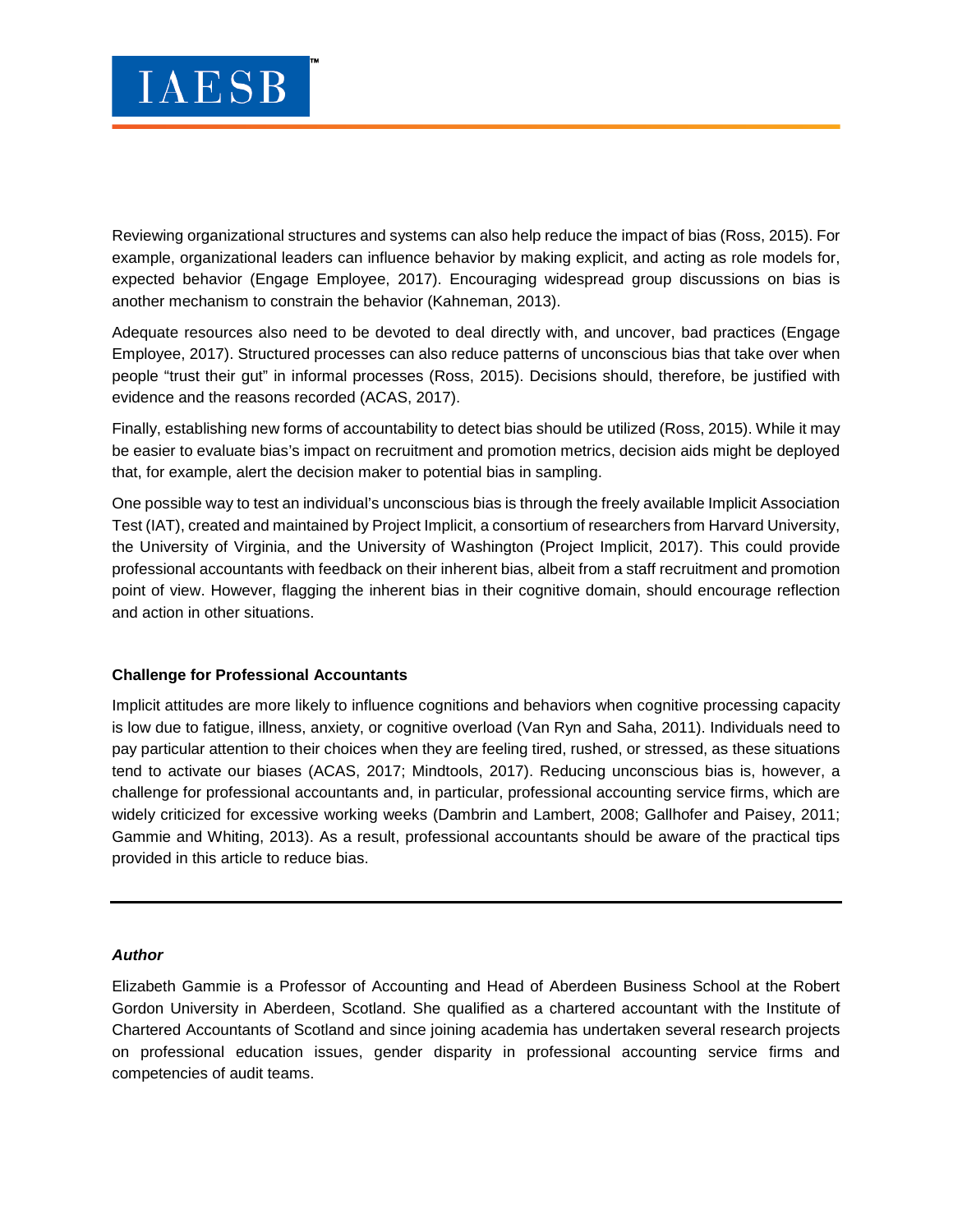

#### *References*

ACAS (2017). Unconscious bias. Available at:<http://www.acas.org.uk/index.aspx?articleid=5433> (accessed 13 February 2018)

Dambrin, C and Lambert, C. (2008). Mothering or auditing? The case of two Big Four in France, *Accounting, Auditing and Accountability* 21, 4, 474-506.

Dixon, L. (2017). How to reduce unconscious bias, Talent Economy, 6 March. Available at:<http://www.talenteconomy.io/2017/03/06/reduce-unconscious-bias/> (accessed 13 February 2018).

D'Almeida, A, and Grossi, A. (2016). The fascinating worlds of unconscious bias and development policy, The Guardian, 14 September. Available at: https://www.theguardian.com/global-developmentprofessionals-network/2016/sep/13/the-fascinating-world-of-unconscious-bias-and-development-policy (accessed 13 February 2018).

Elashi, F, and Mills, C. (2015). Developing the Bias Blind Spot: Increasing Skepticism towards Others, PLOS. Available at: [http://journals.plos.org/plosone/article?id=10.1371/journal.pone.0141809,](http://journals.plos.org/plosone/article?id=10.1371/journal.pone.0141809) <https://doi.org/10.1371/journal.pone.0141809> (accessed 13 February 2018).

Engage Employee (2017). Available at: [http://engageemployee.com/unconscious-bias-in-the](http://engageemployee.com/unconscious-bias-in-the-workplace-is-training-the-solution/)[workplace-is-training-the-solution/](http://engageemployee.com/unconscious-bias-in-the-workplace-is-training-the-solution/) (accessed 13 February 2018).

Equality Challenge Unit (2017). Advancing equality and diversity in Universities and Colleges. Available at: [https://www.ecu.ac.uk/guidance-resources/employment-and-careers/staff](https://www.ecu.ac.uk/guidance-resources/employment-and-careers/staff-recruitment/unconscious-bias/)[recruitment/unconscious-bias/](https://www.ecu.ac.uk/guidance-resources/employment-and-careers/staff-recruitment/unconscious-bias/) (accessed 13 February 2018).

Evans, J. S. (2008). Dual-processing accounts of reasoning, judgment, and social cognition, *Annual Review of Psychology* 59, 255–278.

Frith, U, and Frith, C.D. (2006). How we predict what other people are going to do, Brain Research 1079, 36–46.

Gallhofer, S and Paisey, C. (2011). *Women's voices: work-life balance of female Scottish Chartered Accountants*, ICAS, Edinburgh.

Gammie, E. and Whiting, R. (2013). Women accountants: is the grass greener outside the profession? *British Accounting Review,* 45, 83-98.

Helson, H. (1964). *Adaptation-level theory*. New York: Harper & Row.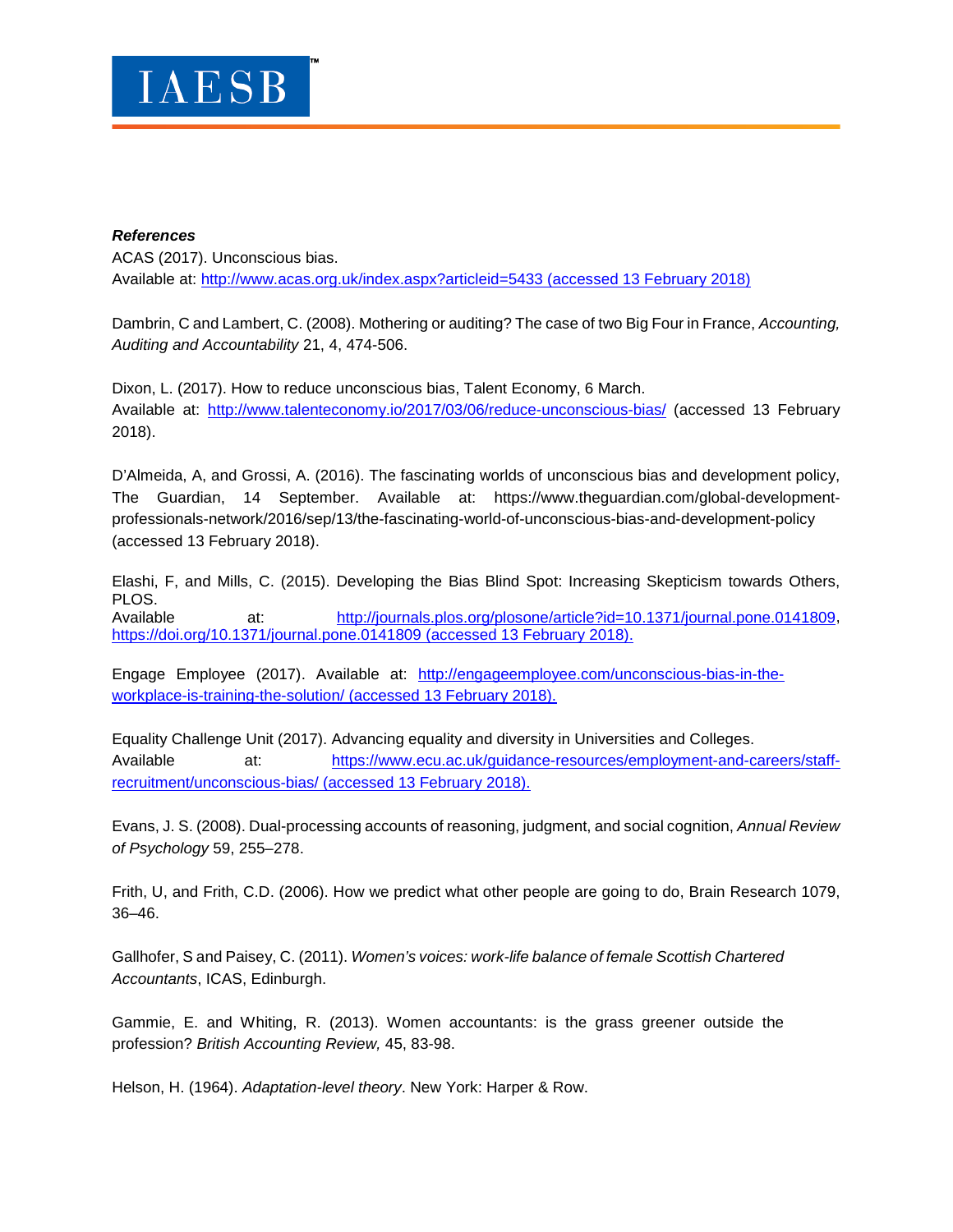

Kahneman, D. (2013).*Thinking Fast and Slow* New York: Farrar, Straus and Giroux*.* Mindtools (2017). Avoiding Unconscious Bias at Work. Available at: <https://www.mindtools.com/pages/article/avoiding-unconscious-bias.htm> (accessed 13 February 2018).

Molden, D.C. (2014). Understanding Priming Effects in Social Psychology: What is "Social Priming" and How Does it Occur? *Social Cognition,* 32,1-11.

Project Implicit (2017). Available at:<https://implicit.harvard.edu/implicit/aboutus.html> (accessed 13 February 2018).

Ramamoorti, S and Gramling, A, (2017). *IAESB Project on Professional Skepticism,* New York, IAESB. Ross, H. (2008).Proven strategies for addressing unconscious bias in the workplace, *CDO Insights*, 2, 5, August.

Ross, H. (2015). 3 ways to make less biased decisions, *Harvard Business Review*, April 16. Van Ryn M and Saha S. (2011). Exploring Unconscious Bias in Disparities Research and Medical Education. *JAMA*. 306, 9, 995-996.